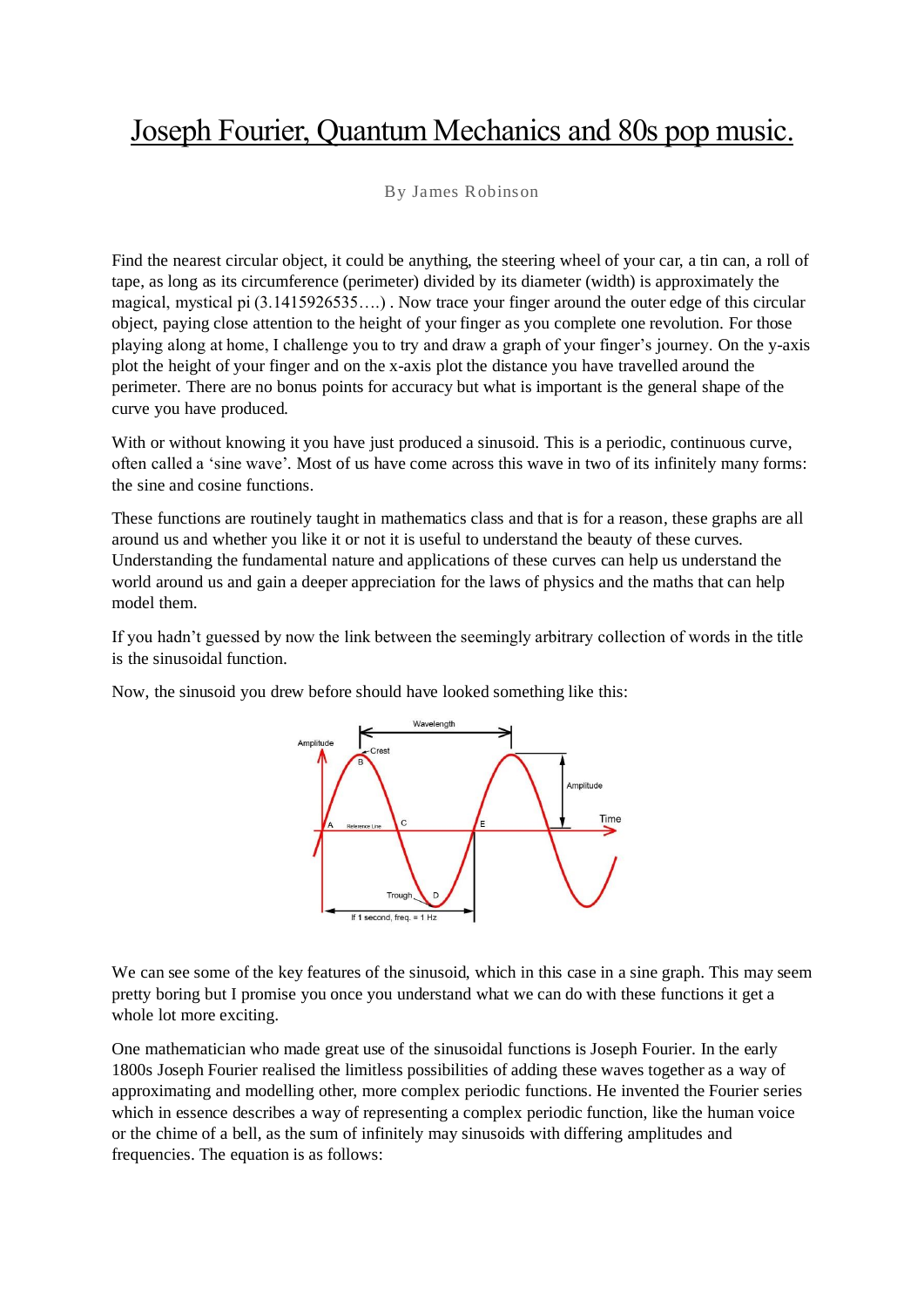$$
g(t) = \frac{1}{2}c + \sum_{n=1}^{\infty} a_n \sin(2\pi ft) + \sum_{n=1}^{\infty} b_n \cos(2\pi ft)
$$

To simplify, the  $a_n$  and  $b_n$  refer to a list of values that are used as coefficients for a particular frequency of sine and cosine respectively (note a value of 0 means that this particular frequency does not exist in the function g(t). Next all these values are summed up by the use of the capital sigma and then a constant (c) is added. In simple terms we are adding infinitely many sine and cosine functions together!

Now to show the power of this series I want to show possibly the most extreme case of this series working. Let c be any arbitrary number. Now let  $b = 0$  for all values of n. For all even values of n let  $a_n = 0$  and for all odd values of n let  $a_n = 1/n$  and f also n. This now can be expressed by a single summation as follow:

$$
g(t) = \sum_{n=1}^{\infty} \frac{1}{(2n-1)} sin((2n-1)t)
$$

I have used the term '2n-1' as a short cut to only generate only odd values of n as all even terms sum to zero. Now graphing this we get:



Not impressed? It has been proven this series converges to what is known as a square wave. Square waves are normally found only in the most digital applications, in your computers and electrical timers as they apply well to binary as they are either high or low. What is so outstanding about this is that we have taken something so pure as a sine wave, something so inherently physical that it can model the smallest vibrations of particles to the gravitational waves that spread out through the galaxy, and infinitely add them we can converge on something so discrete and digital.

Another place you may have seen a square wave is in a process known as subtractive synthesis. This is a method of sound design that takes a waveform and remove pieces of it to create a sound. There are 4 basic waveforms in this type of synthesis the sine wave (a pure sine function) the square wave (as shown above) and two more. To prove the power of the Fourier series these two can also be approximated by the series I will show them being produced by the series.

First the sawtooth or, as it is sometimes called, the sawtooth:

For all values of n: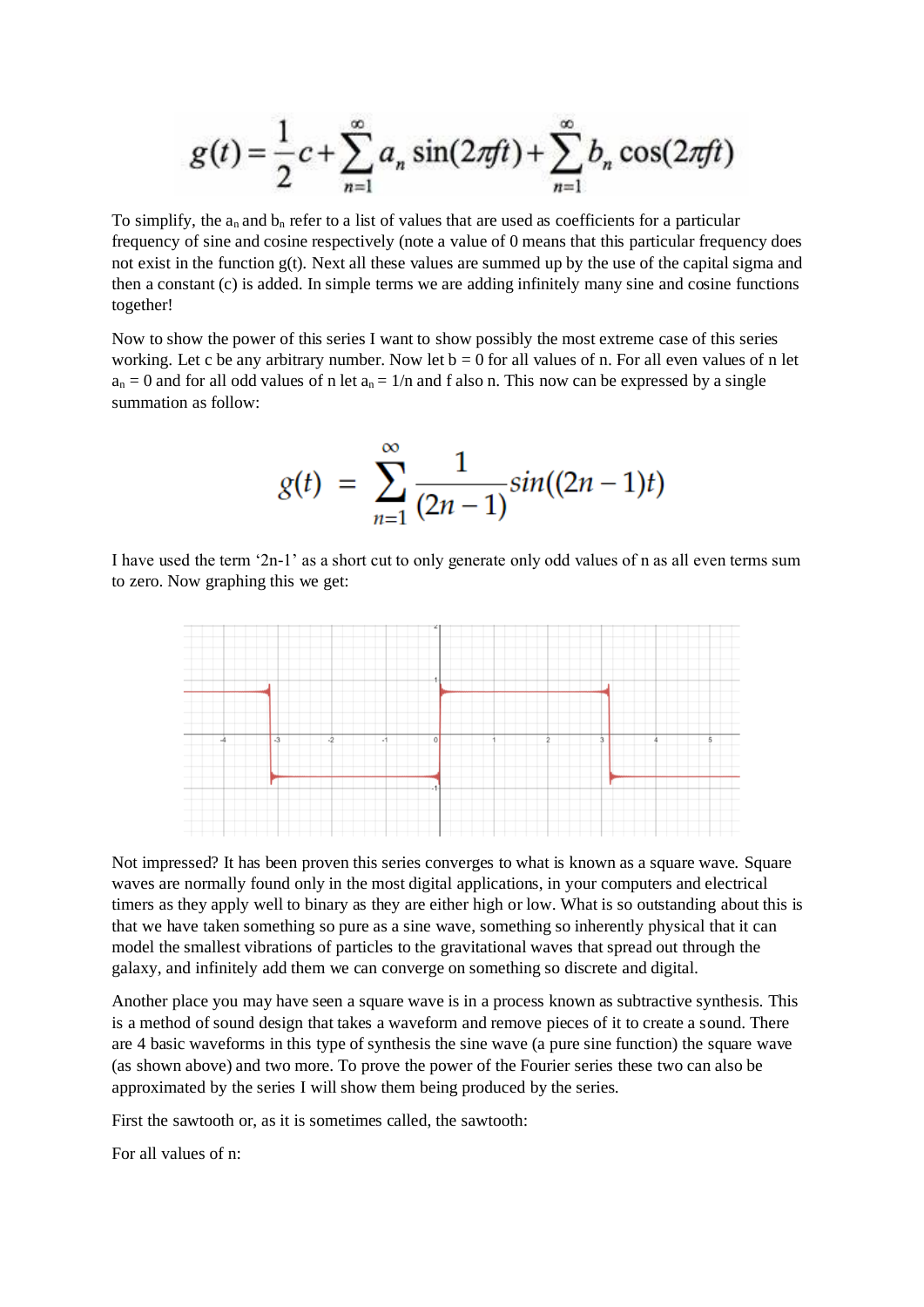- $\bullet$   $a_n = 1/n$
- $\bullet$   $b_n = 0$
- $\bullet$  f = n

The Fourier series simplifies to:

$$
g(t) = \sum_{n=1}^{\infty} \frac{1}{n} sin(nt)
$$

And graphed to n=100 we get a saw-tooth wave:



And finally the triangle wave:

For odd values of n:

- $a_n = 0$
- $b_n = 1/(n^2)$
- $\bullet$  f =n

For even values of n:

- $a_n$ ,  $b_n = 0$
- $\bullet$  f = n

The Fourier series simplifies to:

$$
g(t) = \sum_{n=1}^{\infty} \frac{1}{(2n-1)^2} \cos\left(t(2n-1)^2\right)
$$

And graphed to n=100 we get the triangle wave: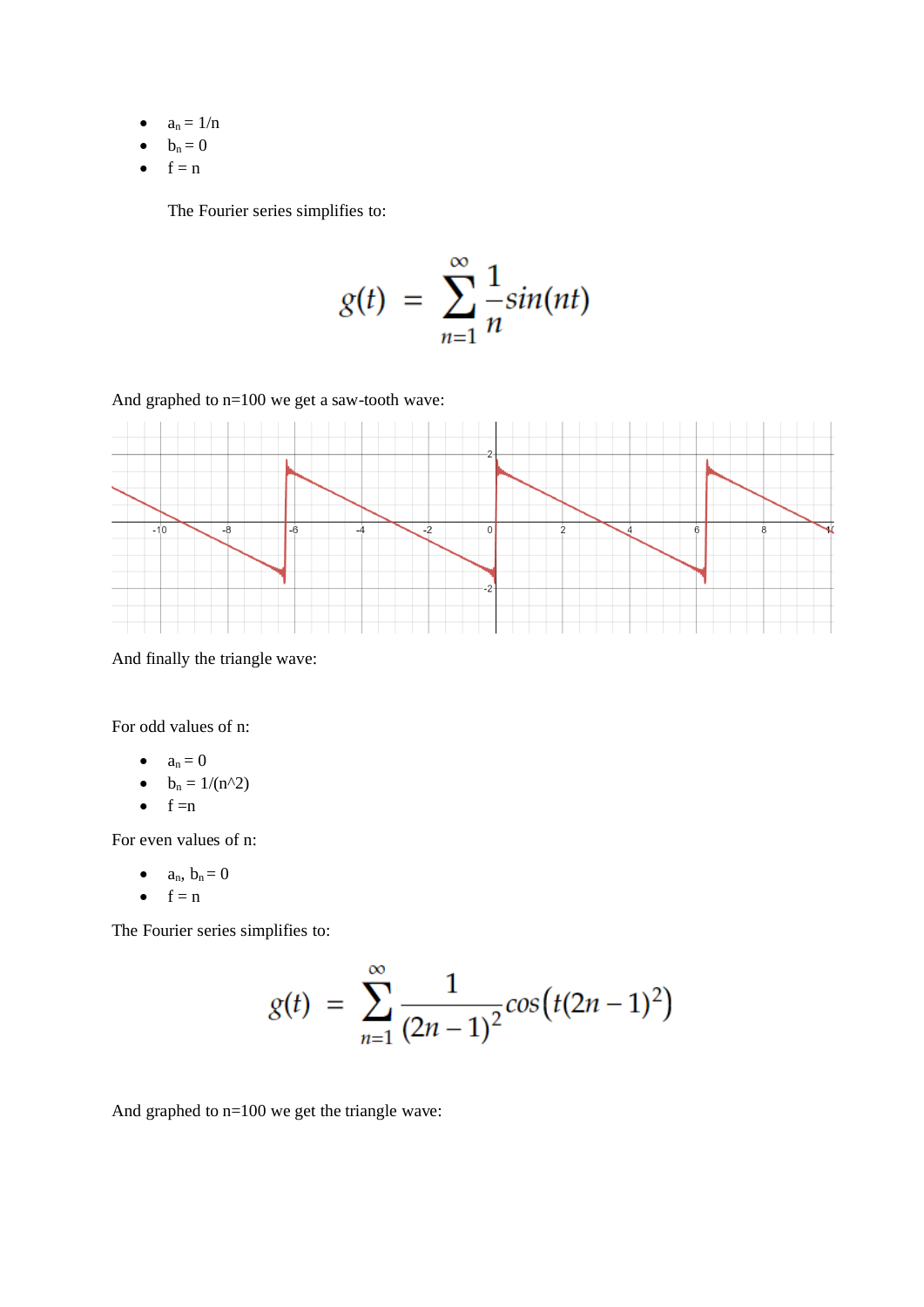

With these four waves forms being both musically useful and mathematically interesting most would assume both mathematicians and musicians would have been satisfied with the tools they were given. Most electronically synthesised music traditionally used one of more of these waves but in the late 1960s John Chowning decided he'd had enough of the boring linear coefficients used in the Fourier series and decided instead to multiply sinusoids together to make more interesting sound. This is known as frequency modulation where a carry signal modulates (changes the amplitude) of a signal, which in this case is another sinusoid. Although not a new technology, FM radios had been invented in 1933 by Edwin Armstrong, Chowning was the first to experiment with what is now known as FM synthesis.

Picture this: it's November 1984 and A-ha have just released their smash hit 'Take on me'. You become emersed in the groovy bass line, the glistening leads and the swelling pads. Ahh the good old days! In fact what you are hearing is the power of FM synthesis and more specifically the Yamaha DX7. This instrument essentially works by addition and multiplication of 6 individual sine waves to replicate sounds such as flutes, organs, electric pianos and even the human voice. These are all produced by 32 individual algorithms but it is possible to program your own and with a lot of maths it is possible for the range of sounds to be broadened to, as the Fourier series suggests, any periodic function.



Not happy with just creating simple periodic functions with an infinite sum of sinusoids, Joseph Fourier decided to extend his series to all functions. However, he wasn't finished with this, instead he wanted a way of essentially extracting the frequencies that made up these functions. Simply put he wanted to be able to take a function f(t) and manipulate it in some way as to produce a function that was a representation of the f(t) as frequency and amplitude (which can be used to find the f,  $a_n$  and  $b_n$ for the Fourier series that approximates  $f(t)$ ). The result of this was the Fourier transformation.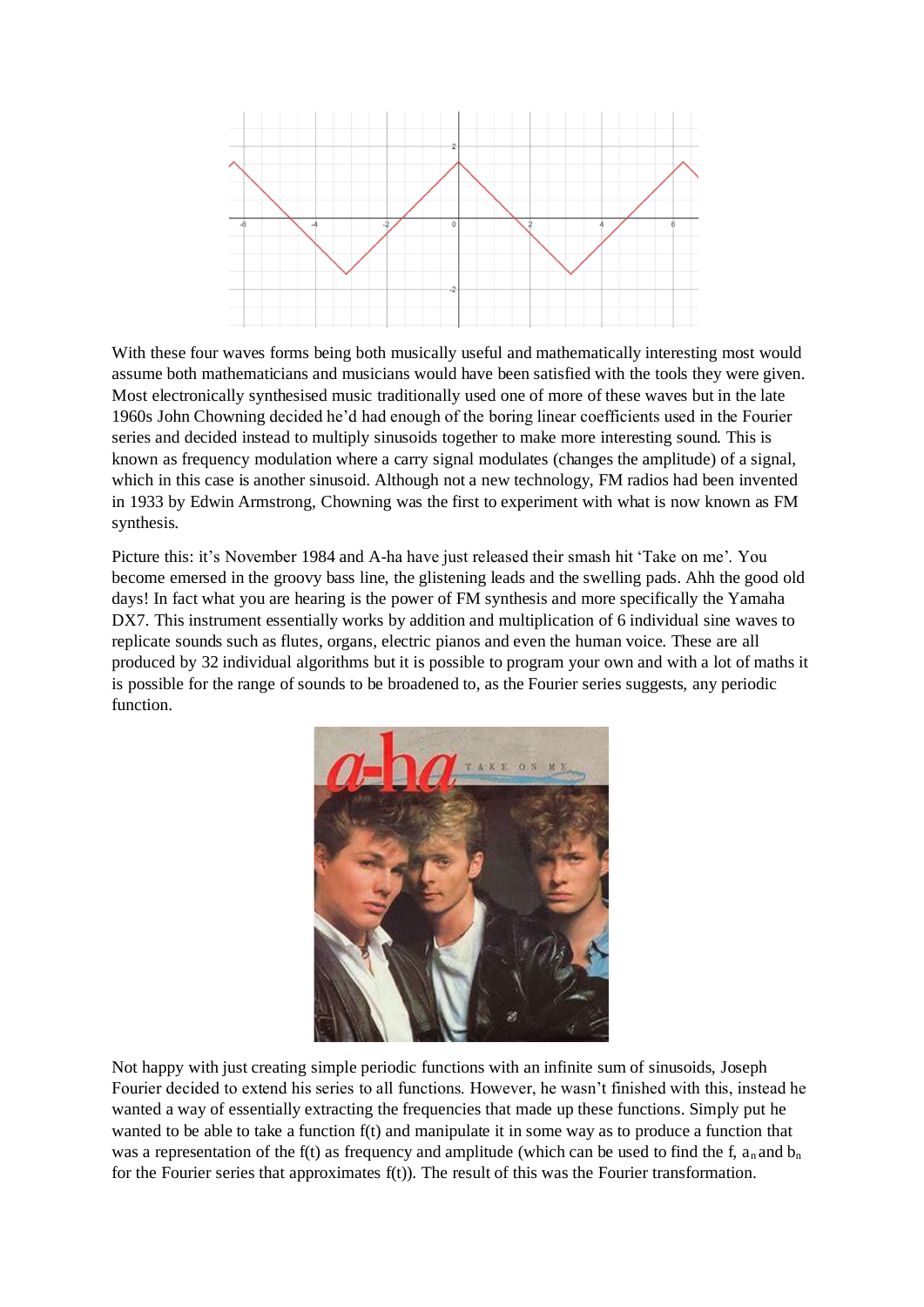Technically, the Fourier transform is a complex valued function that can transform a space or time domain to a frequency domain or the other way, this is what is so useful about this transform. The Fourier transform has the generalised equation:



This may look extremely daunting at first and some of the maths to explain this is difficult but there is a logical way of understanding this transformation. One the most basic level we have a function and we plot it as normal. Let  $f(x) = 5\cos(3\pi x) + 2\cos(5\pi x)$ . I hope from here it is easy to see that if we break f(x) down into its underlying frequencies we have one cosine functions of '3' and another of '5' with the respective amplitudes being '5' and '2'. With the Fourier transform we get  $F(x)$  which displays this frequency and amplitude information. The function  $f(x)$  has been plotted in red below:



The Fourier transformation of  $f(x)$  has been plotted below in purple:



We can see that the large spikes in the transformed function have maximums at  $(3,5)$  and  $(5,2)$  which due to the x-axis being representative of increasing frequency and y-axis being amplitude we see that this perfectly represents our original function  $f(x)$  in terms of frequency and amplitude or, to be more specific, transforms f(x) from the frequency domain to the frequency domain.

You may have expected to see two vertical lines like this: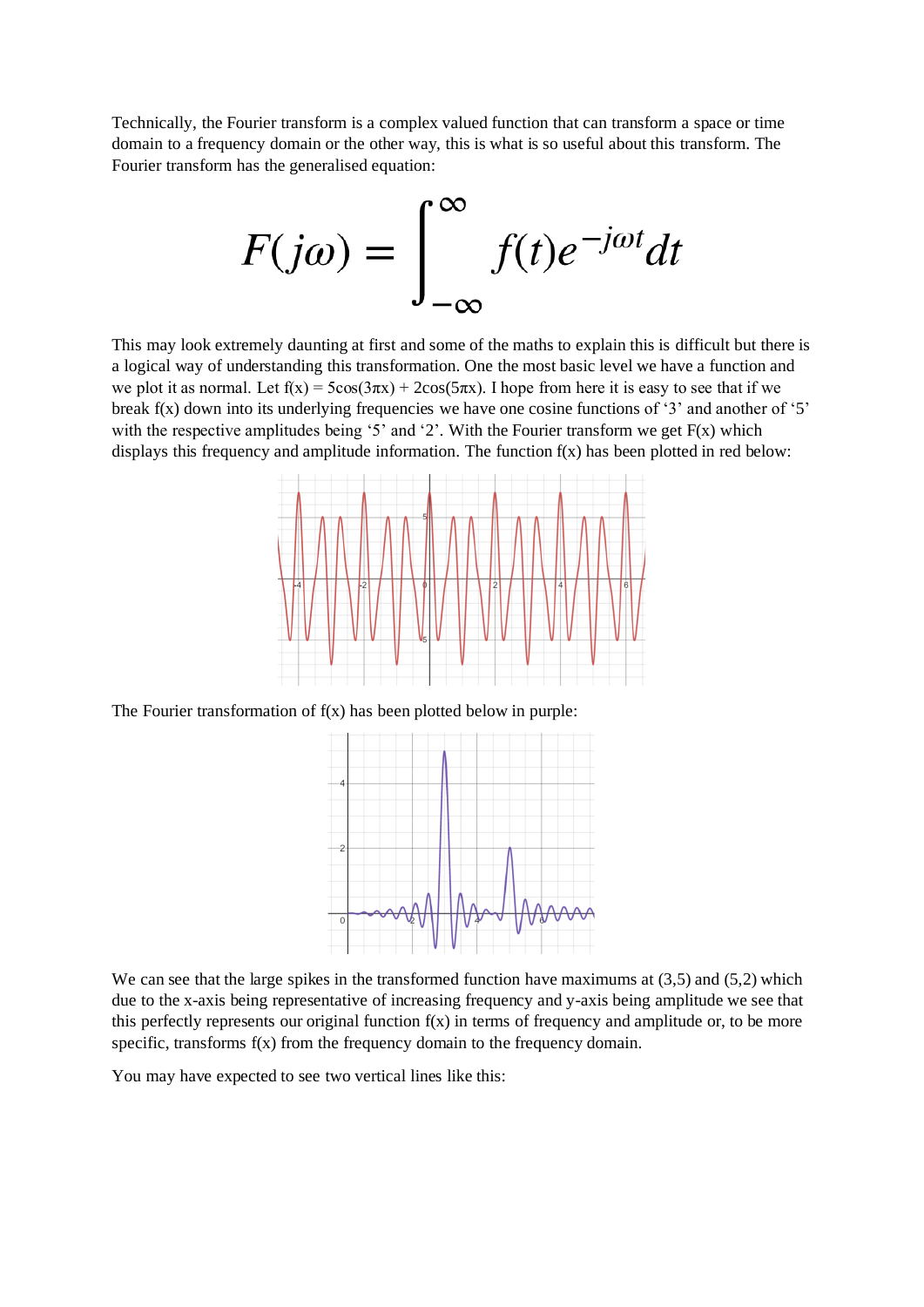

The reason the transform doesn't look like this is because the Fourier transform outputs a continuous function, so the graph above, which is discrete, couldn't be outputted by a Fourier transformation (although a Fourier series could be used to approximate this!) . A curious by-product of this approach means that values around the maximums on the transformation can be used to approximate the original function. However, this also introduces an uncertainty in the frequency and values around the actual frequency can be used to approximate the original function. This can be used to explain Heisenberg's Uncertainty Principle. This is a principle that forms the backbone of quantum mechanics and simply put states that the more accurately you know a particle's position the less accurately you know its momentum. When this idea is married with the fact that particles have wave like properties in Quantum mechanics we can apply the Fourier transform to these particles. Take any particle and let its position be defined by the function  $p(x)$ . Now we have a position value we need to be able to also model its momentum. How do we do this? You guess it, we use the Fourier transformation of  $p(x)$ . Think of what was once frequency to now be momentum. Say we have a particle and we are able to accurately measure it's position, reducing the uncertainty in this measurement, we could show the position of the particle as such:



Where we can think of the width of the spike as the uncertainty in the position and in this case it is fairly low. We know we can obtain the momentum of the particle by using a Fourier transform on it and plotted it looks something like this: